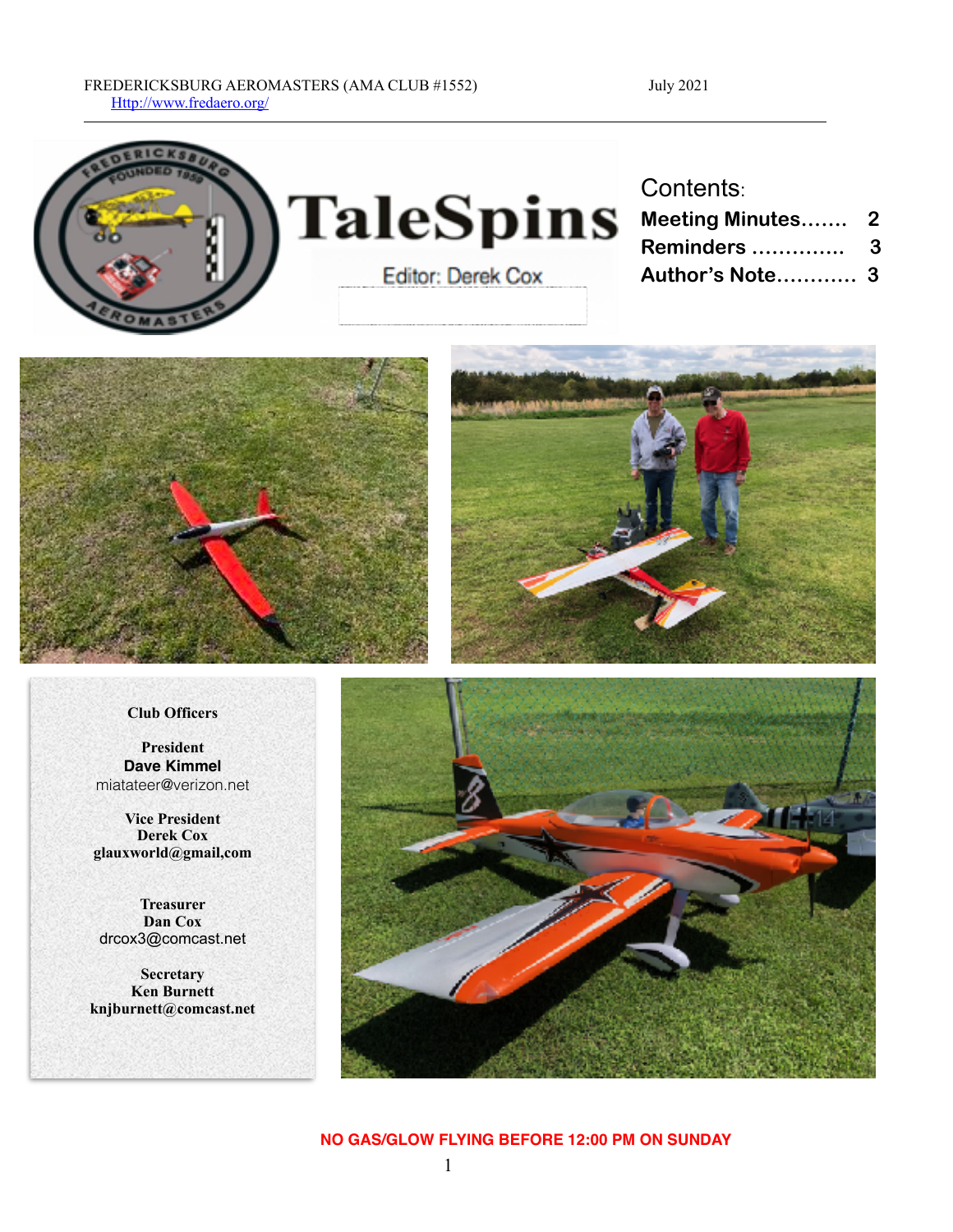# **Fredericksburg Aeromasters**

#### **Minutes of the July 17, 2021 Club Meeting**

The meeting was called to order by President Dave Kimmel at 11:00 AM at Rector-McCarey Field. 6 members were present.

#### *Treasurer Report by Daniel Cox*

Report current as 7/17/2021

- Checking: 2351.19
- Club presently has 42 members all current with dues and AMA membership.

#### *Secretary Report by Ken Burnett:*

No report

Motion made to accept the meeting minutes from last month and approved by members present.

#### *Committee Reports*

- **Safety(Dan Cox)**: Little activity to report.
- **Newsletter**: Please send pictures!
- **Web Site**: No report
- **Training**:
	- Any new students please contact Jim Chandler  $(i$ chandler $922$  @comcast.net) for orientation information. Training is planned tentatively Wednesday and Saturdays. Training typically starts around 10am.
- **Field**: Field looking good. Shed roof repair complete

### *Open Items:*

- 1. Dave Kimmel to reach out to Jim Chandler on what can be done about the road leading the field
- 2. Dave Kimmel is unavailable until November. Derek Cox acting as club president until his return. We will be discussing moving the election date to November in the next meeting.
- 3. It was suggested that we consider converting one of the trainers to electric. Jim Chandler indicated we had a LT 40 in the box and members probably had enough other equipment to build it as an electric. Several members indicated they would donate enough items to proceed ahead with this project. Jim will be in charge.